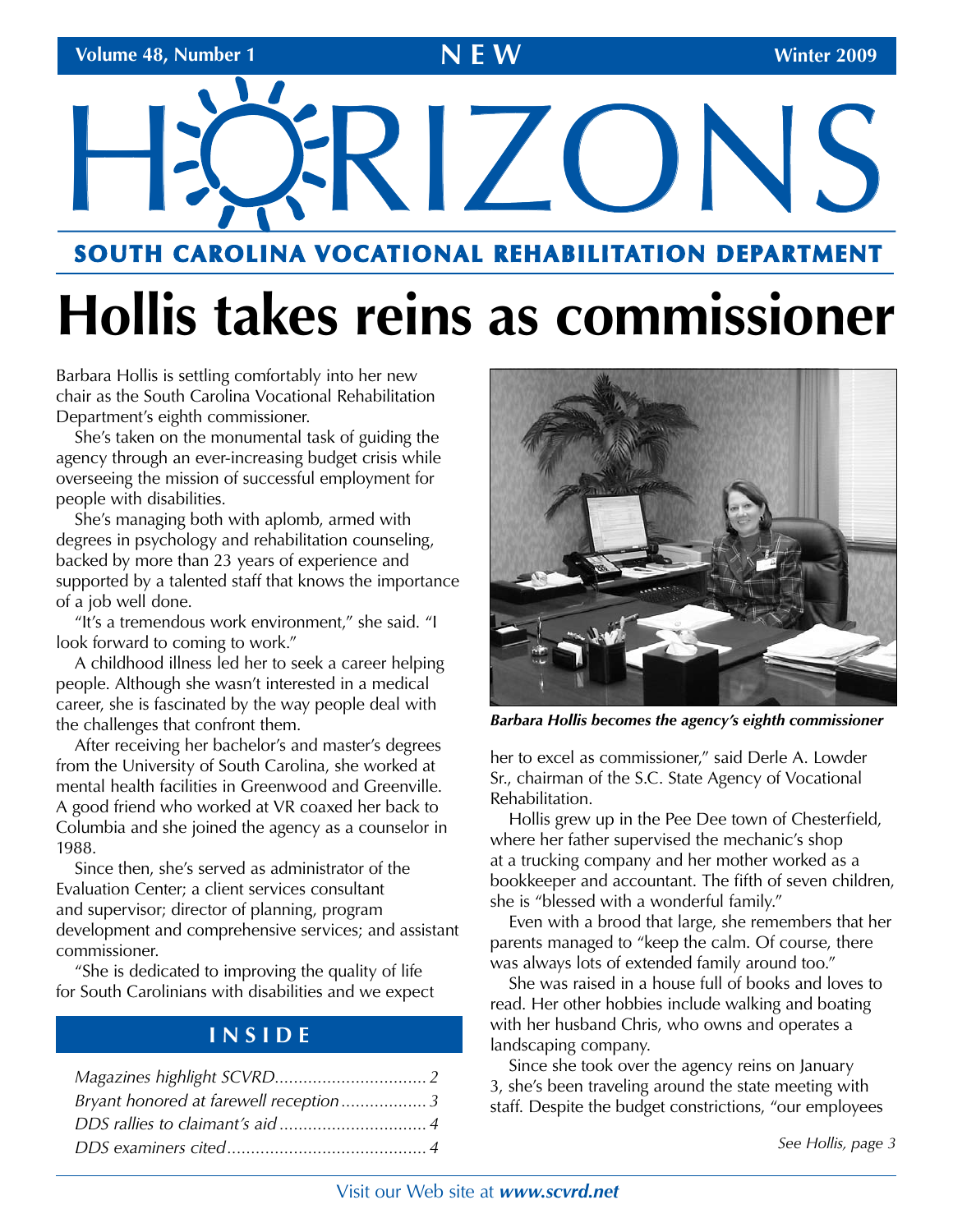### **N E W**  ERIZONS

Vocational Rehabilitation Department (SCVRD), 1410 Boston Ave., P.O. Box 15, West Columbia, SC 29171-0015.<br>The Public Information Office provides all

news and information. News materials may be reproduced with credit to *New Horizons.* 

SCVRD distributes *New Horizons* free by mail. Subscription requests or changes of address may be sent to the Public Information Office at the above address, telephone (803) 896-6833 or e-mail info@scvrd.state.sc.us

In accordance with federal and state laws, SCVRD does not discriminate against any race, color, sex, national origin, age or disability in employment or in provision of services.

#### **Agency:**

Derle A. Lowder Sr., chairman, Sumter Larry C. Bryant, secretary, Columbia H. Lucius Laffitte, M.D., at-large, Allendale Dr. Roxzanne Breland, Greenville Timothy W. Evatt, Pendleton Rhonda J. Presha, Elgin Alease G. Samuels, Walterboro Joseph A. Thomas, Conway

**SCVRD:**  Commissioner—Barbara G. Hollis Editor—Sharon H. Kelly

#### **SCVRD Offices:**

*(All numbers have TDD capability.)* 

Aiken: (803) 641-7630 Anderson: (864) 224-6391) Beaufort: (843) 522-1010 Berkeley-Dorchester (Moncks Corner): (843) 761-6036; (866) 297-6808 (Toll free) Camden: (803) 432-1068 (866) 206-5280 (Toll free) Charleston: (843) 740-1600 Conway: (843) 248-2235 Florence: (843) 662-8114 Gaffney: (864) 489-9954 Greenville: (864) 297-3066 Greenwood: (864) 229-5827 (866) 443-0162 (Toll free) Hartsville: (843) 383-2662 Lancaster: (803) 285-6909 Laurens (Clinton): (864) 833-4121 (866) 443-0103 (Toll free) Lexington (West Columbia): (803) 896-6333 (866) 206-5184 (Toll free) Marlboro (Bennettsville): (843) 479-8318 (800) 849-4878 (Toll free) Oconee-Pickens (Seneca): (864) 882-6669 (866) 313-0082 (Toll free) Orangeburg: (803) 534-4939 Richland (Columbia): (803) 782-4239 Rock Hill: (803) 327-7106 Spartanburg: (864) 585-3693 (866) 451-1480 (Toll free) Sumter: (803) 469-2960 Walterboro: (843) 538-3116 (888) 577-3549 (Toll free)

Williamsburg (Kingstree): (843) 354-5252 **Enabling eligible South Carolinians with** 

**Disabilities to prepare for, achieve and maintain competitive employment.** 

# **SCVRD highlighted in state** and national magazines

Former Commissioner Larry C. Bryant has been featured in the February issue of "Safety + Health" magazine as one of ten 2009 CEOs Who "Get It."

Neil Lown, SCVRD safety and risk management coordinator, nominated Bryant for the national award with support from agency attorney Jeb Batten.

Lown compiled a list of 11 safety measures implemented since Bryant became commissioner in 2002. The list included safety training,

emphasis on increased safety in all VR facilities, and annual safety inspections at all facilities.

**2** 

Responding to a questionnaire



for the magazine

article, Bryant noted that many of the disabilities our clients incur are the result of preventable accidents, "so safety is a core value with us. We are committed to providing a safe work environment for our clients and our employees."

He said safe practices result in lower insurance rates, less lost time from accidents and lower medical costs.

"Safety also pays off in high morale," he said. "If we project the philosophy 'we care enough to provide you with a safe environment,' I think it has a direct impact on productivity."

In addition, Bryant said understanding the importance of safety helps with our business relationships.

"Because businesses know we value safety as highly as they do, they are more apt to hire our clients and use our outsourcing services," he said.

Past winners have included the CEOs of Owens-Corning, Weyerhaeuser Co., Pepsico North America, Haynes International Corp., Landstar System Inc., and Deere and Co. To read the interview, go to *www.nsc.org/plus*.

SCVRD's Skilled Workforce Apprenticeship Training (SWAT) program was featured in the January/February 2009 edition of the South Carolina Chamber of Commerce's magazine "South Carolina Business."

The SWAT program provides apprenticeship training designed to produce skilled workers in a stable

career field. Participants are screened with WorkKeys to ensure their skills match the needs of the employer and then the participants go



through a structured on-the-job training with a mentor.

The article spotlighted former clients who are working as an industrial electrician, a bank teller and a pharmacy technician.

The program has been available to businesses in Richland and Lexington counties for about a year. By June 2009, it will be available statewide.

Go to: http://tinyurl.com/rpdf48rp to read the entire story.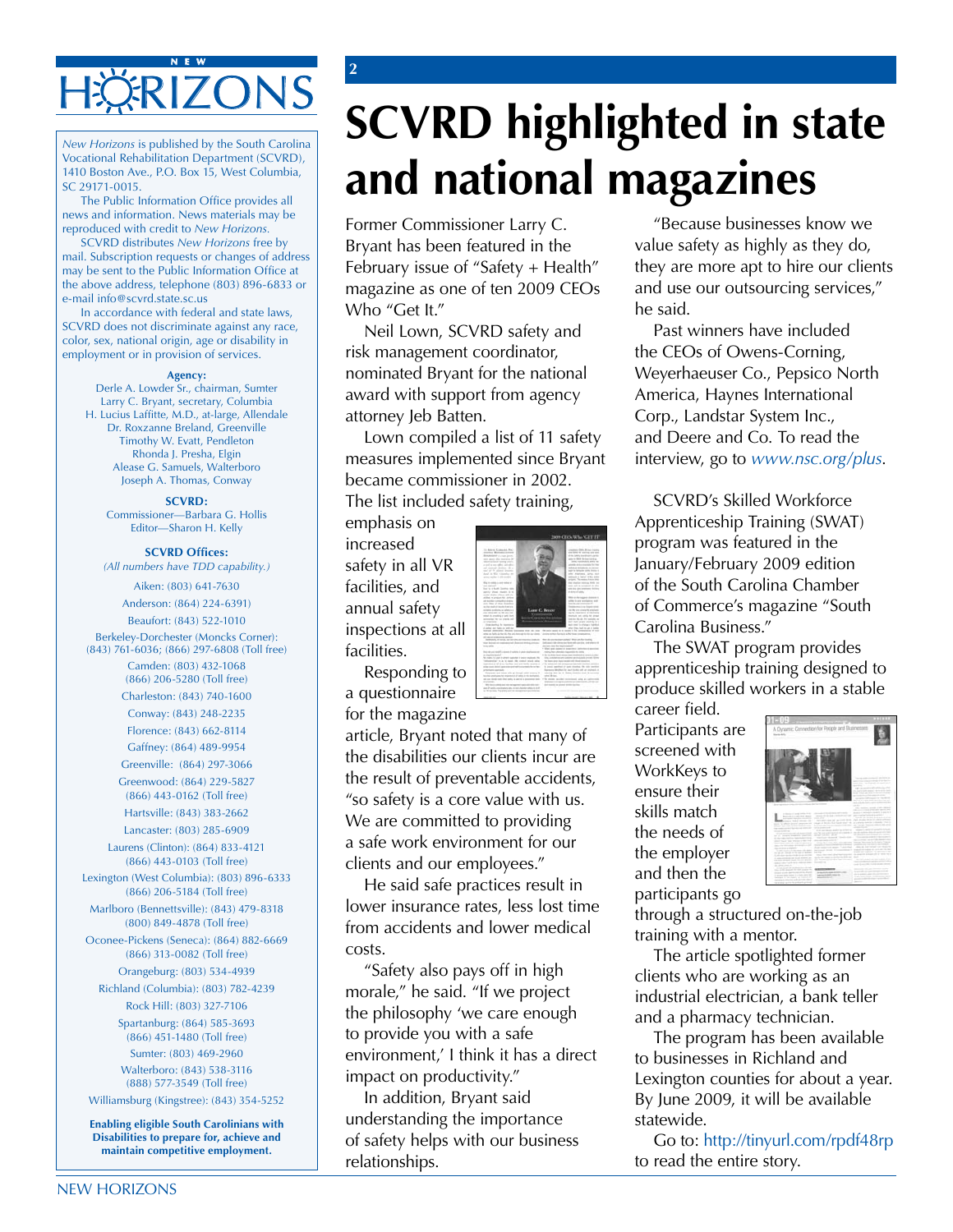# **Bryant honored at farewell reception**

*Former Commissioner Larry Bryant, center, shows off the Order of the Palmetto, presented by Rep. Nathan Ballentine, R-Richland, on behalf of Gov. Mark Sanford at the Jan. 29 reception. The Order of the Palmetto is the state's highest civilian honor. Rep. Leon Howard, D-Richland, is on the far left. Next to Bryant are his daughter Dr. Nichole Bryant, his wife Dr. Lisa Bryant, and Dr. Lonnie Randolph, president of the S.C. Conference of the NAACP.* 





*Commissioner Barbara Hollis presents Bryant with a framed copy of a page from the February issue of Safety + Health magazine. Bryant was featured as one of ten 2009 CEOs Who 'Get It.' [See story, page 2.]* 



*Among the gifts Bryant received was a flag that flew over the U.S. Capitol, sent by Sen. Lindsey Graham, R-S.C.* 

## **Hollis**

*continued from page 1* 

 work with such a fine agency with a rewarding mission," Hollis remain positive and grateful to said.

"They're people who care," she

 said. "They have a strong work ethic and pull together to get the job done."

 Maintaining a compassionate, that keeps the focus on client needs is her primary goal. well-trained and effective staff

"The most important thing we

 can do is to hire and keep the type of folks who truly want to work here and to help people with disabilities," she said.

 "Then we need to be successful for work and placing them in jobs in helping our clients get ready with lasting impact."